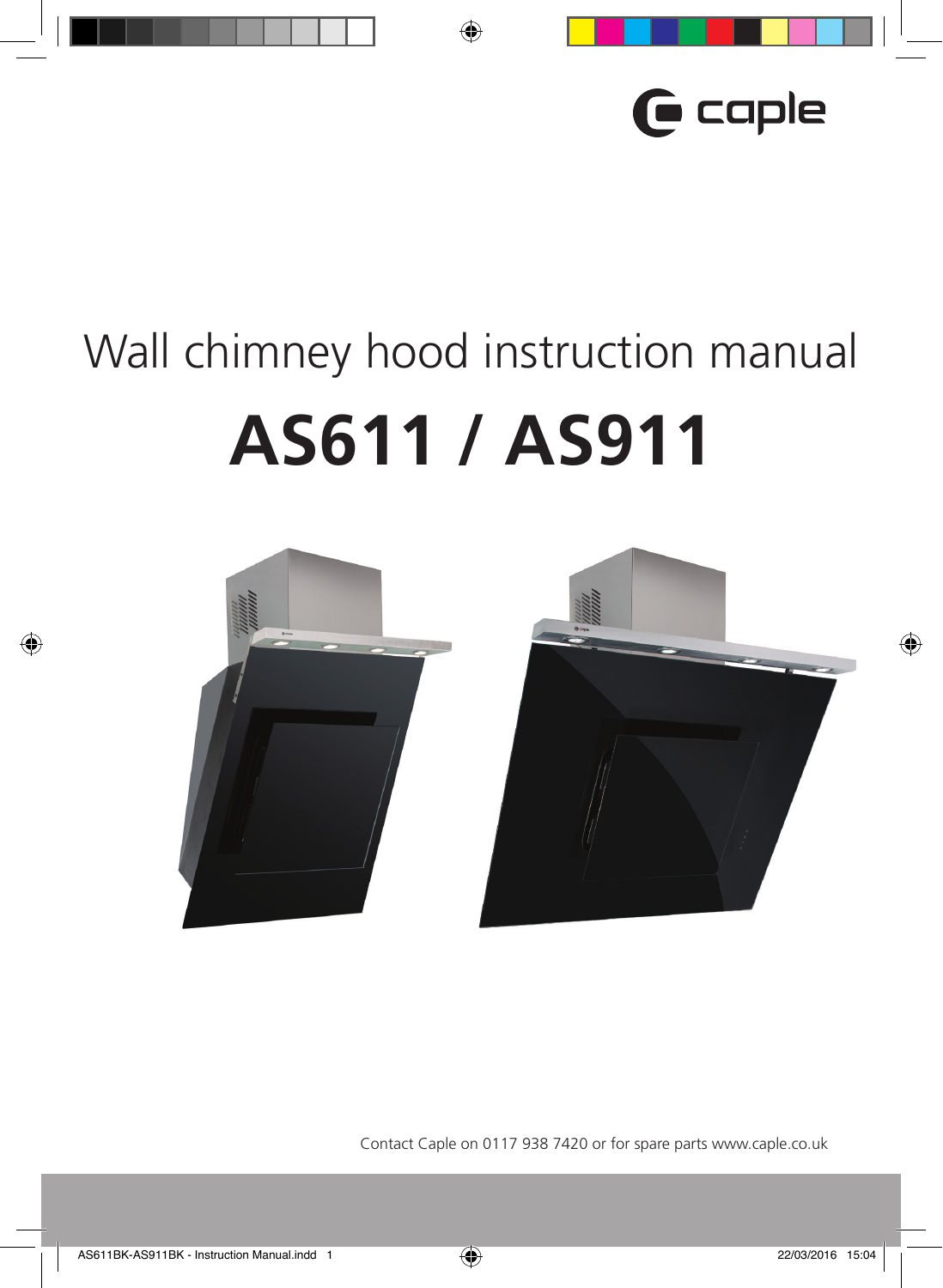### **CONTENTS**

| Introduction                    | 3  |
|---------------------------------|----|
| Safety precautions              | 5  |
| <b>Environmental protection</b> | 9  |
| Instructions for installation   | 10 |
| Operating instructions          | 17 |
| Care and maintenance            | 20 |
| Troubleshooting                 | 23 |
| Guarantee and servicing         | 24 |
| Caple Service contact details   | 28 |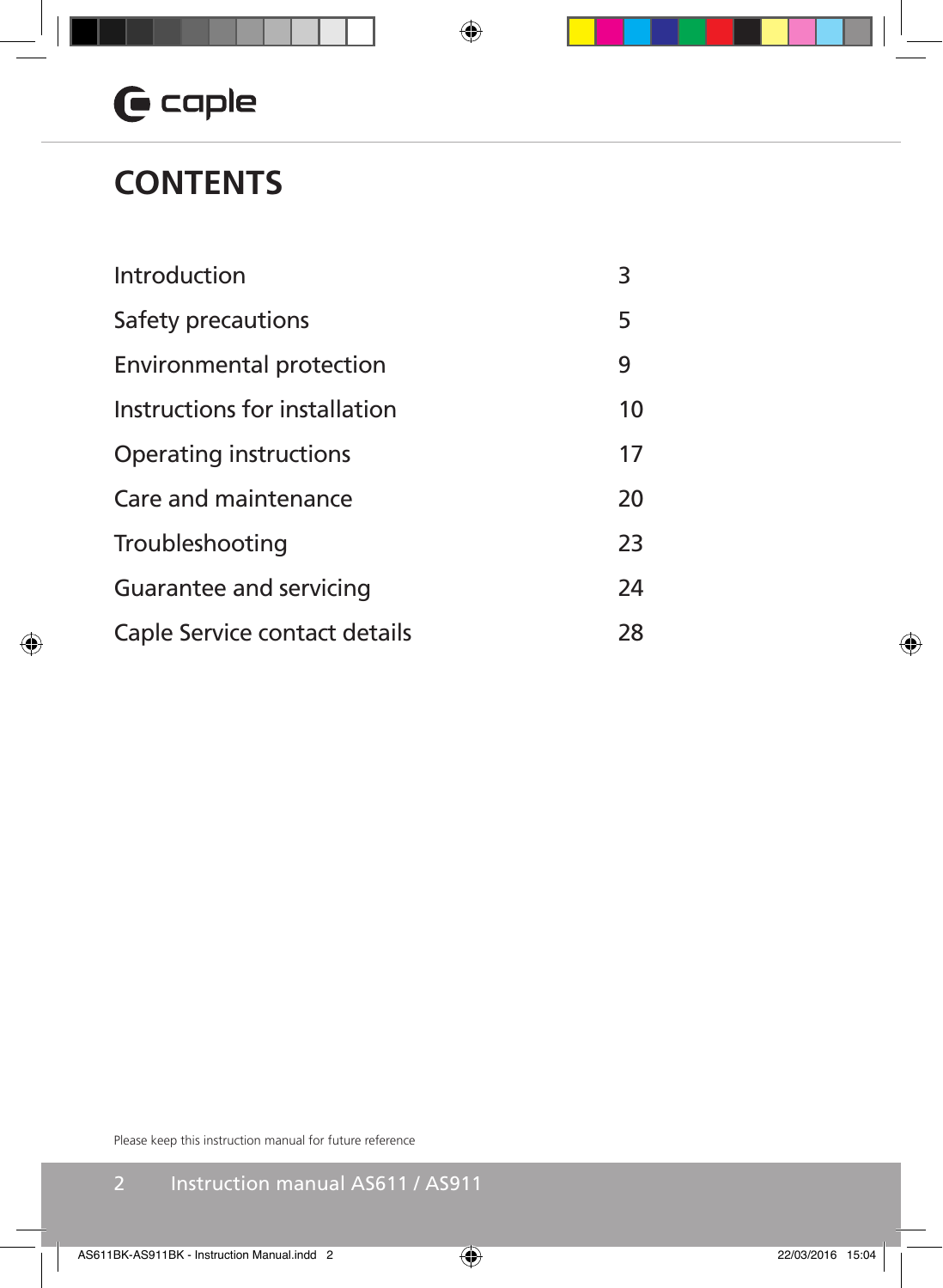### **INTRODUCTION**

Thank you for choosing this Caple extractor hood.

To ensure that you get the best results from your new extractor, we strongly suggest that you read this instruction manual thoroughly before use. If treated with care, your Caple extractor should give you years of trouble-free use.

To register ownership, please ensure you complete and return the guarantee card supplied with the appliance or visit www.caple.co.uk and register here.

This instruction manual is designed to provide you with all the required information related to the installation, use and maintenance of the appliance.

This hood is designed to extract unpleasant odours from the kitchen; it is not intended to extract steam. In order to operate the unit correctly and safely, please read this instruction manual carefully before installation and use.

The cooker hood uses high quality materials and is made with a streamlined design. Equipped with an electric motor and centrifugal fan, it provides strong extraction with low noise. It also features non-stick grease filters and an easy installation.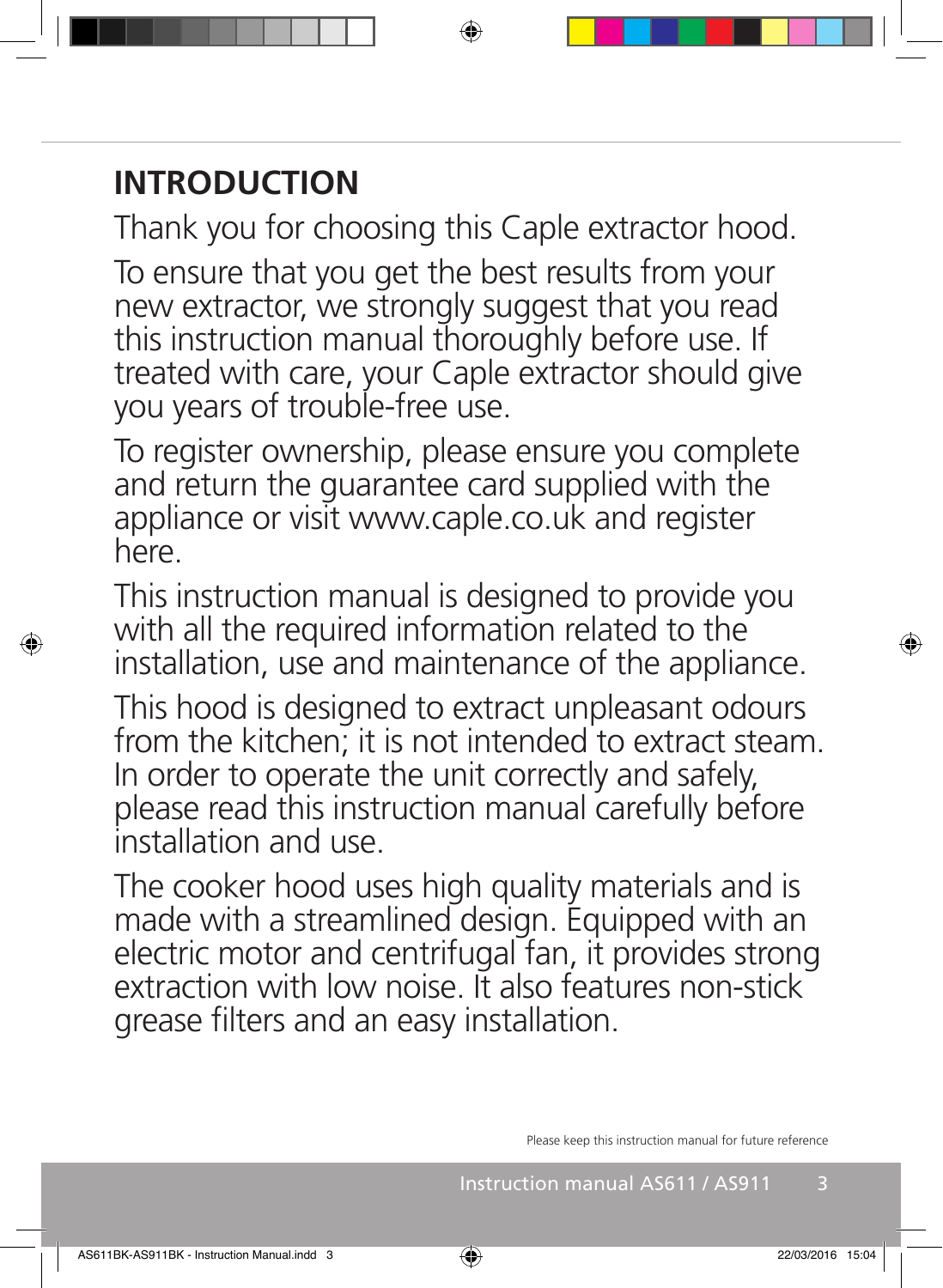# **G** caple

### **IMPORTANT**

This appliance must only be used for the purpose it is intended. Other types of use are not permitted and may prove dangerous. Caple will not be held liable for any damage caused by the incorrect use of the appliance.

Do not use any accessories or attachments not recommended by Caple as this may result in fire, electric shock or injury.

To protect against fire, electrical shock and injury to persons, do not immerse cords or plugs in water or any other liquid.

Never touch the appliance with wet or damp hands. Never pull the power cable as you could damage it.

If the appliance is faulty, do not attempt to repair it. Isolate it from the mains electric supply and contact Caple Service either by phone 0117 938 7420 or email service@caple.co.uk.

Keep all packaging (including plastic bags, polystyrene foam etc) out of the reach and away from children.

Do not rest large or unstable objects on any part of the appliance.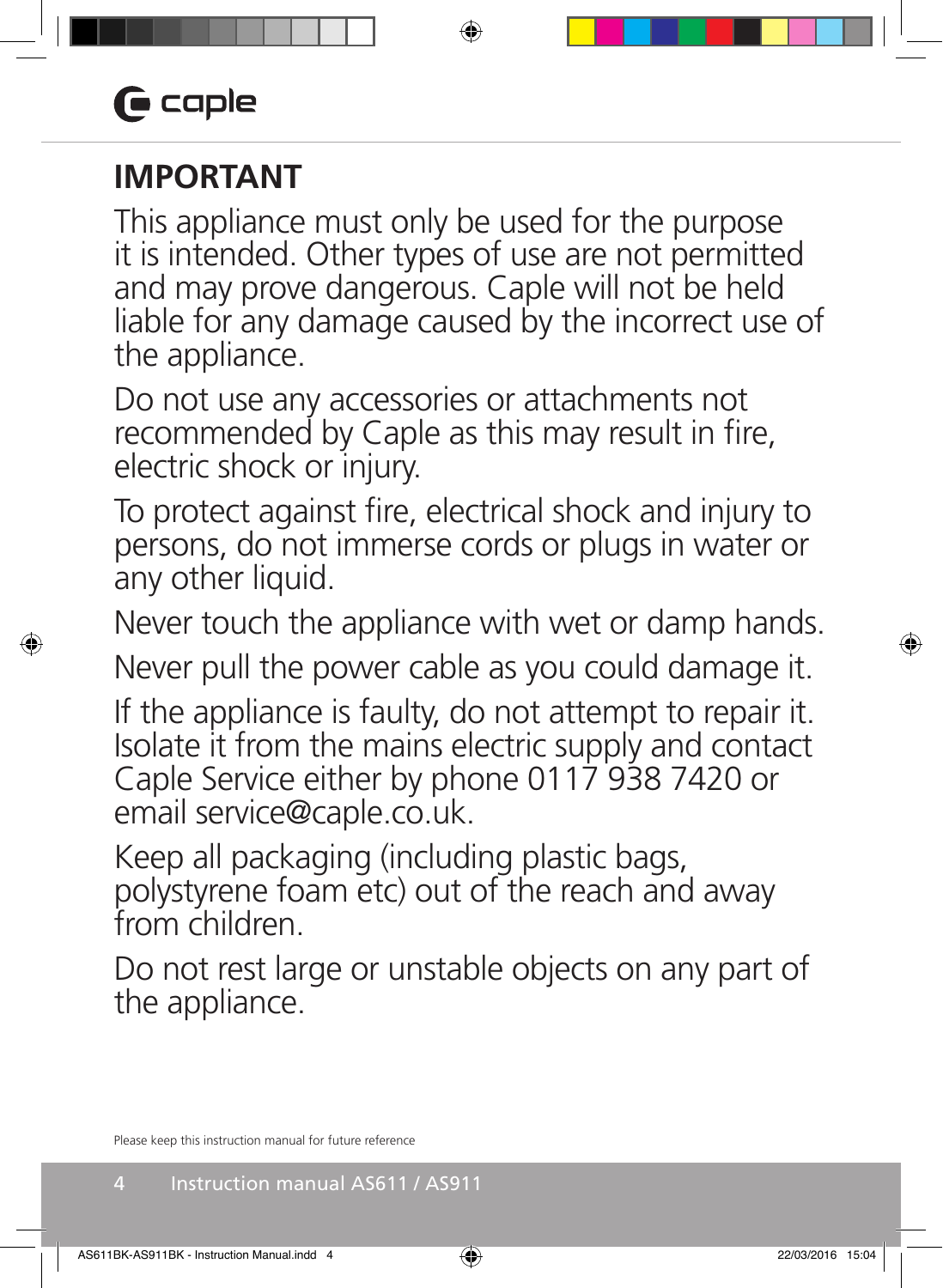### **IMPORTANT**

Caple cannot be held responsible for injuries or losses caused by incorrect use or installation of this product. Please note that Caple reserve the right to invalidate the guarantee supplied with this product following incorrect installation or misuse of the appliance. Under no circumstances should any external covers be removed for servicing or maintenance except by suitably qualified personnel.

### **SAFETY PRECAUTIONS**

- Never let children operate the machine.
- The cooker hood is for home use only, not suitable for barbecuing, restaurants or other commercial purposes.
- The cooker hood and its filter should be cleaned regularly in order to keep in good working condition.
- Clean the cooker hood according to the instruction manual to reduce the risk of fire.
- When using a gas hob, do not leave naked flames under the extractor.
- Before connecting this appliance check that the power supply cord is not damaged.
- If the room where the hood is to be used contains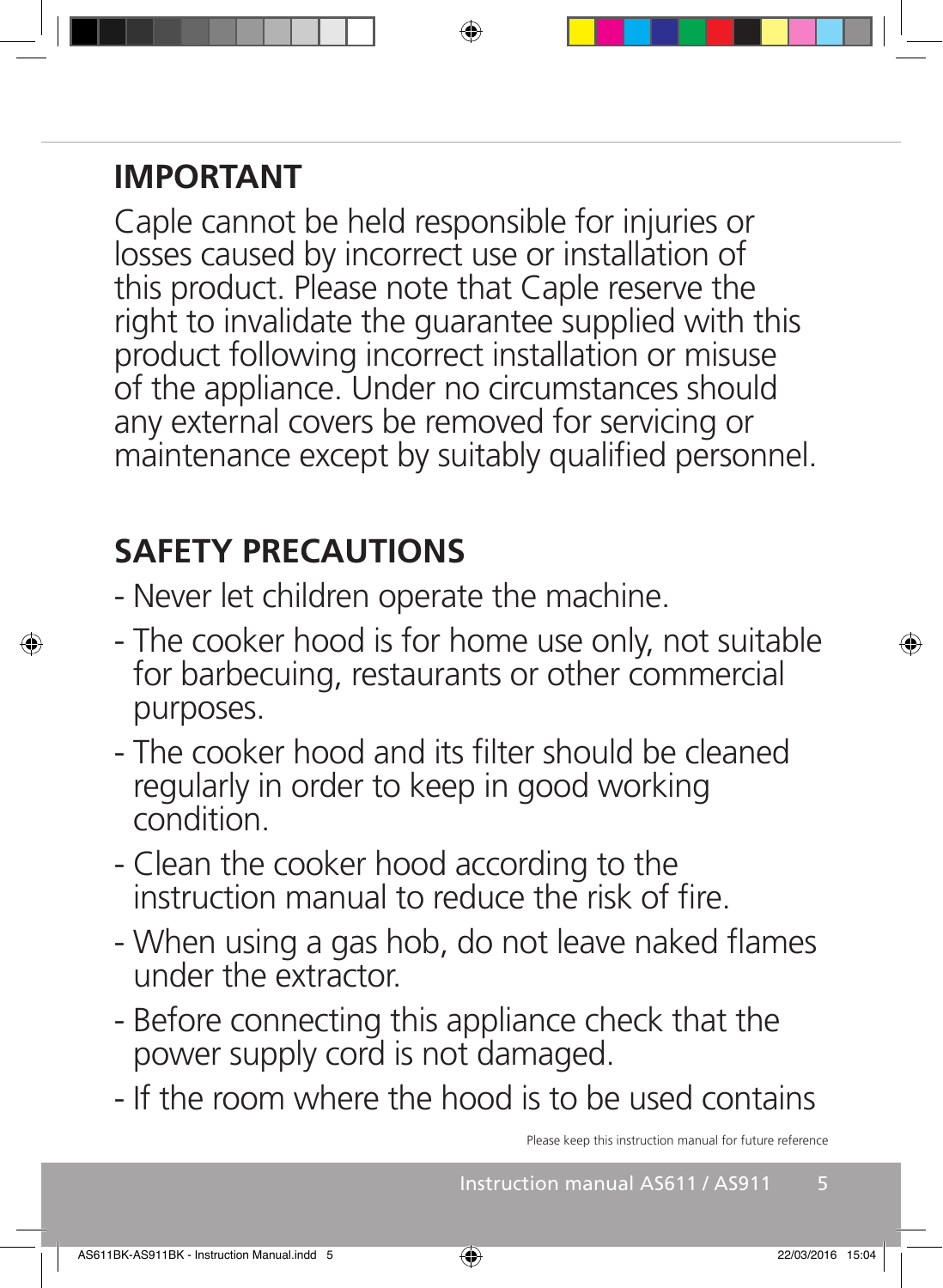# $\blacksquare$  caple

a fuel burning appliance such as a central heating boiler then its flue must be of the sealed or balanced flue type. If other types of flue or appliances are fitted ensure that there is an adequate supply of air to the room.

- The air must not be discharged into a flue that is used for exhausting fumes from appliances burning gas or other fuels.
- Regulations concerning the discharge of air have to be conformed to.
- Do not flambé under the cooker hood.
- Never leave frying pans unattended during use as over-heated fats and oils may catch fire.
- To ensure the best performance, we recommend switching on the extractor 15 minutes before cooking and leave it running 15 minutes after. This will ensure that the air in the kitchen is being circulated before cooking commences and the air is being cleaned after cooking has finished.
- The performance of your extractor will vary depending on a number of factors. These include type of extraction, room volume, length of ducting, ventilation available and the cleanliness of the filters.
- This appliance is not intended for use by persons (including children) with reduced physical, sensory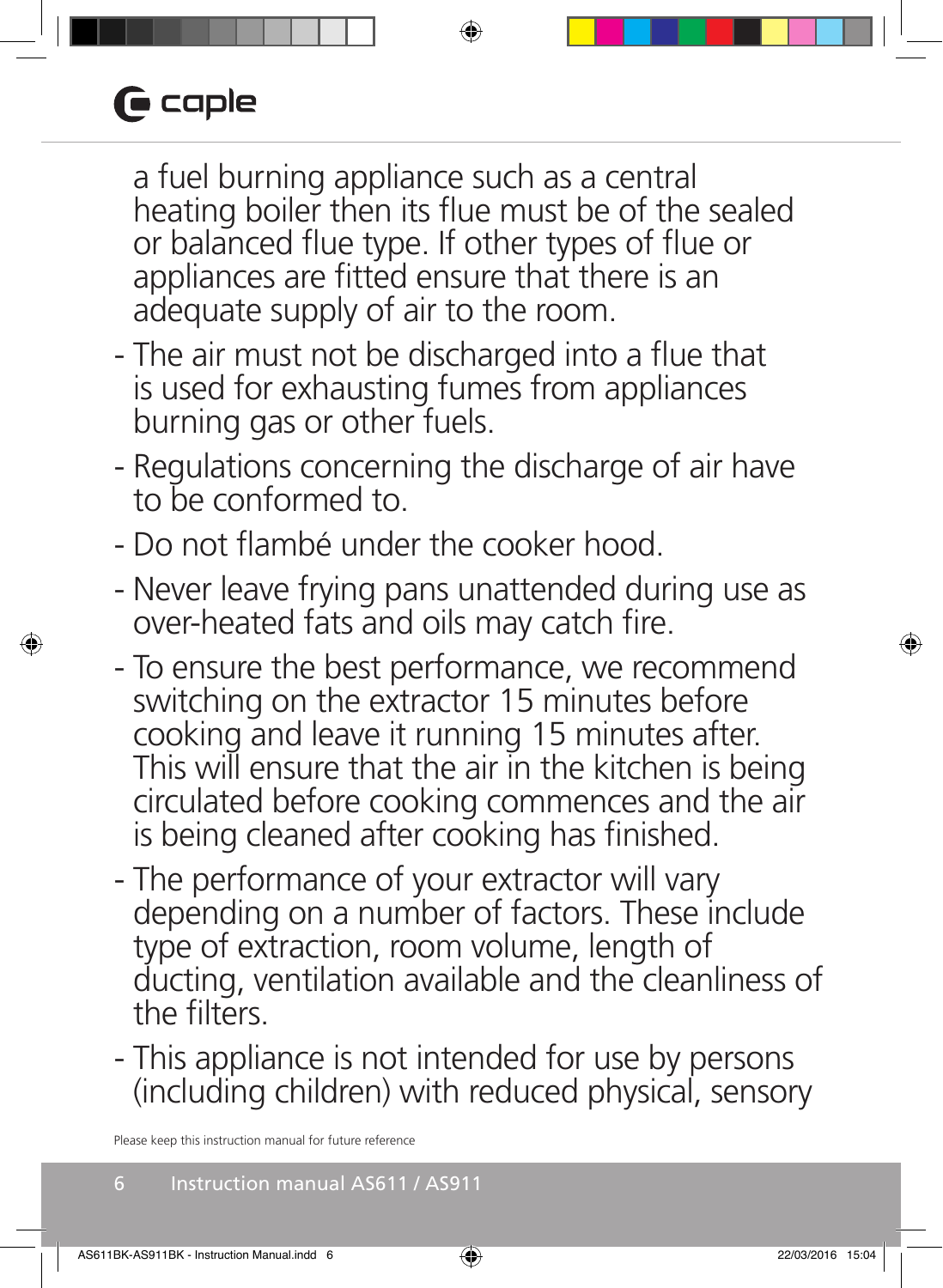or mental capabilities, or lack of experience and knowledge, unless they have been given supervision or instruction concerning use of the appliance by a person responsible for their safety.

- Children should be supervised to ensure that they do not play with the appliance.
- Cleaning and user maintenance must not be made by children without supervision.
- Never immerse the appliance in water.
- This product is not designed for commercial use, it is a household appliance only. It is not intended to be used in:
	- Staff kitchen areas in shops, offices and other working environments,
	- Bed and breakfast type environments,
	- By clients in hotels, motels and other residential type environments.
- To avoid all risk, if the power cable is damaged, it must only be replaced by a Caple appointed engineer.
- Appliances can be used by persons with reduced physical, sensory or mental capabilities or lack of experience and knowledge if they have been given supervision or instruction concerning use of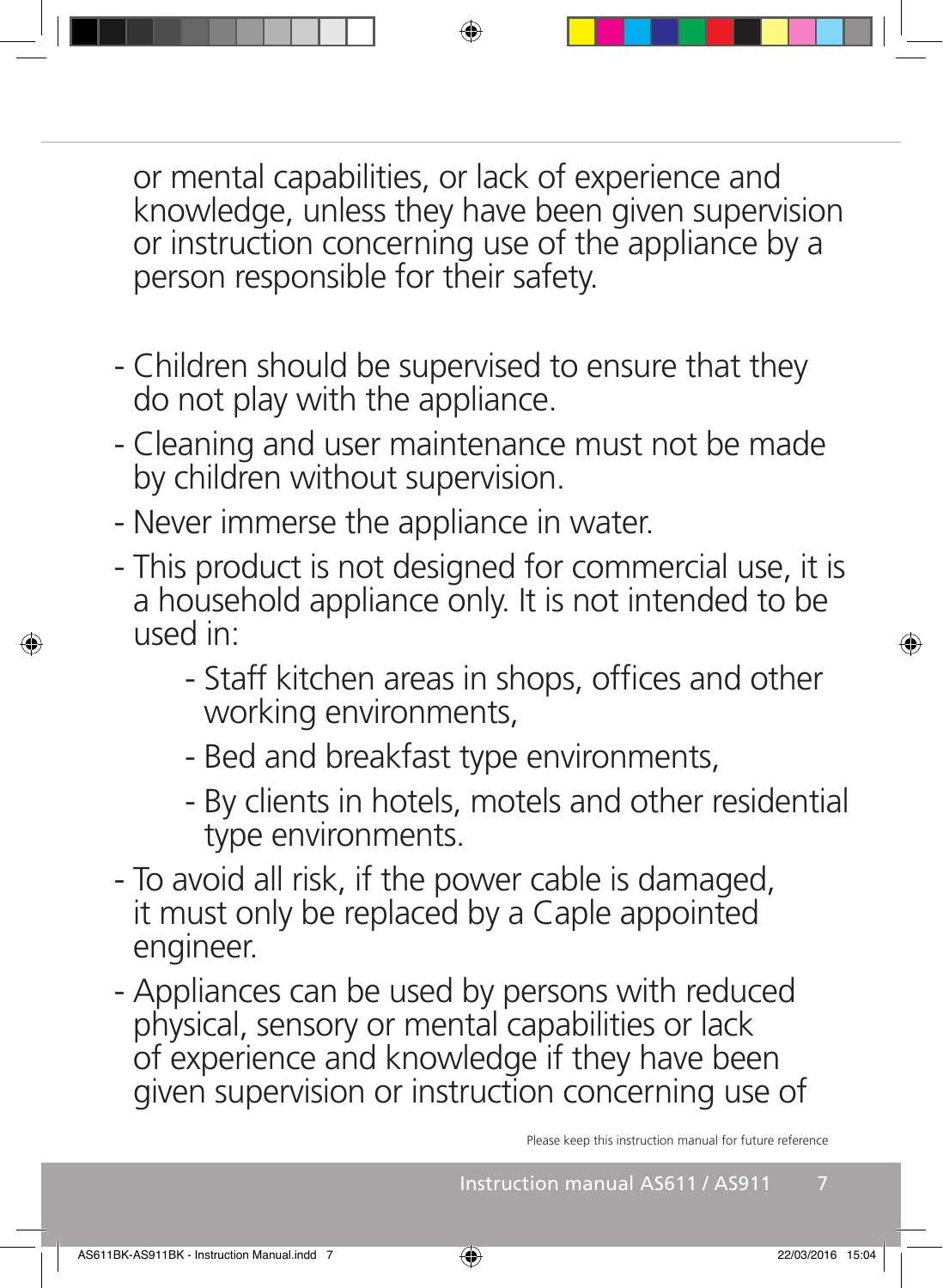# $\blacksquare$  caple

the appliance in a safe way and understand the hazards involved.

- Children must not play with this appliance.
- When not in use and before cleaning, always isolate the appliance from the electrical supply.

### **ELECTRICAL SHOCK HAZARD**

- Only plug this unit into a properly earthed outlet. If in doubt seek advice from a suitably qualified engineer.
- Failure to follow these instructions can result in death, fire, or electrical shock.
- This appliance must be connected to the mains by a competent person. We recommend that the appliance is connected by a qualified electrician who is a member of the N.I.C.F.I.C who will comply with the I.E.E and local regulations. Electrical information can be found on the rating plate.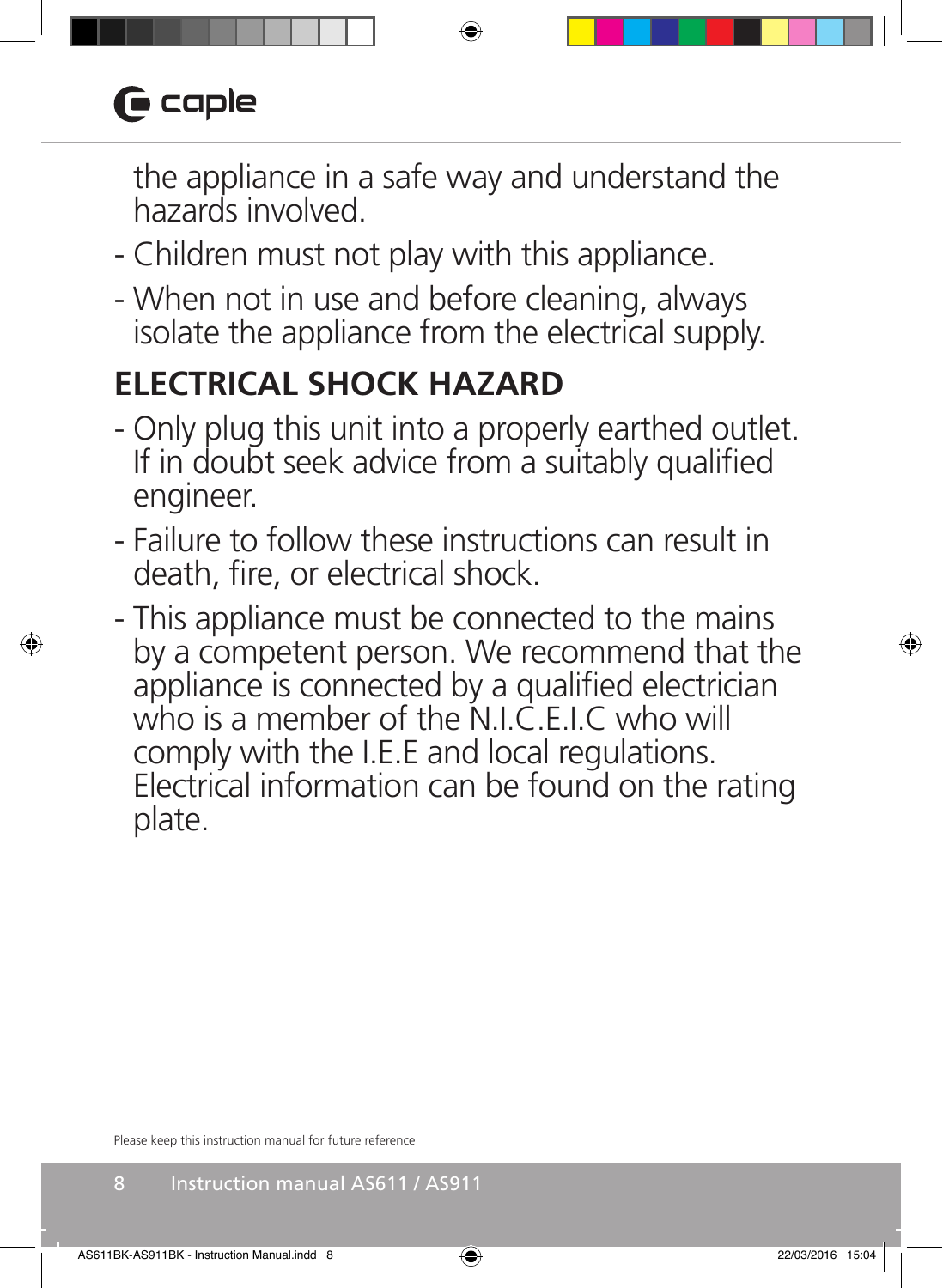# **ENVIRONMENTAL PROTECTION**

Waste electrical products should not be disposed of with household waste. Please recycle where facilities exist. Check with your Local Authority or retailer for recycling advice.

This appliance is marked according to the European directive 2002/96/EC on Waste Electrical and Electronic Equipment (WEEE).

By ensuring this product is disposed of correctly, you will help prevent potential negative consequences for the environment and human health, which could otherwise be caused by inappropriate waste handling of this product.

The symbol on the product indicates that this product may not be treated as household waste. Instead it shall be handed over to the applicable collection point for the recycling of electrical and electronic equipment.

Disposal must be carried out in accordance with local environmental regulations for waste disposal.

For more detailed information about treatment, recovery and recycling of this product, please contact your local council, your household waste disposal service or the retailer where you purchased the product.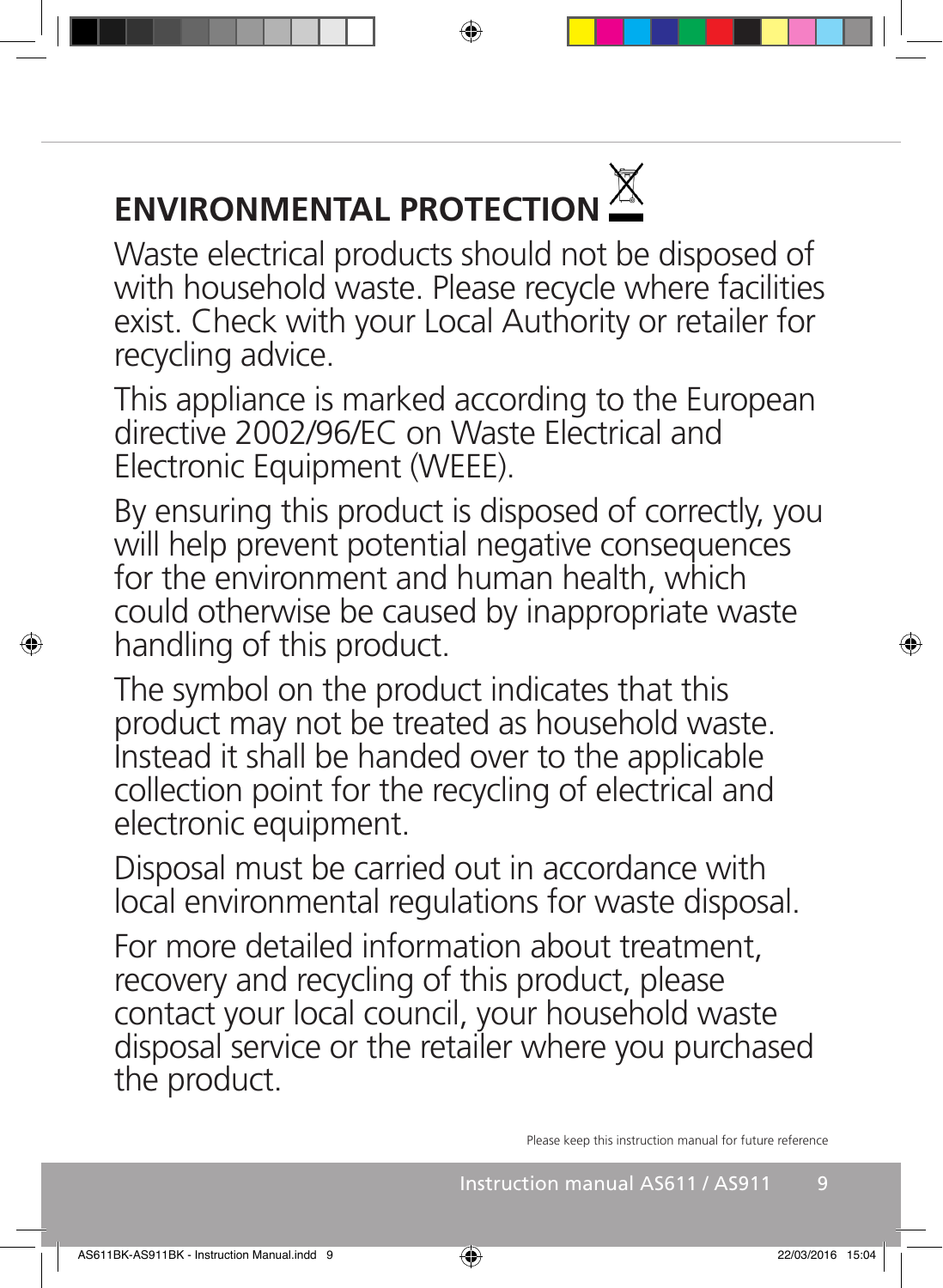## **CE DECLARATIONS OF CONFORMITY**

This appliance has been manufactured to the strictest standards and complies with all applicable legislation, Low Voltage Directive (LVD) and Electromagnetic Compatibility (EMC).

### **INSTRUCTIONS FOR INSTALLATION**

#### Before you start

- The cooker hood conforms to related appliances standards. Please check your local building codes for any additional requirements.
- The appliance has been manufactured as class I, therefore earthed connection is necessary. The cooker hood must be installed so that the plug is easily accessible.
- For ease of installation, the light assembly should be fitted using a magnetic screwdriver before the hood is installed on the wall.
- The plastic cover is to protect the light assembly in transit. Once the light is fitted to the hood, the plastic cover is easily removed by slackening the screws and pulling the cover off.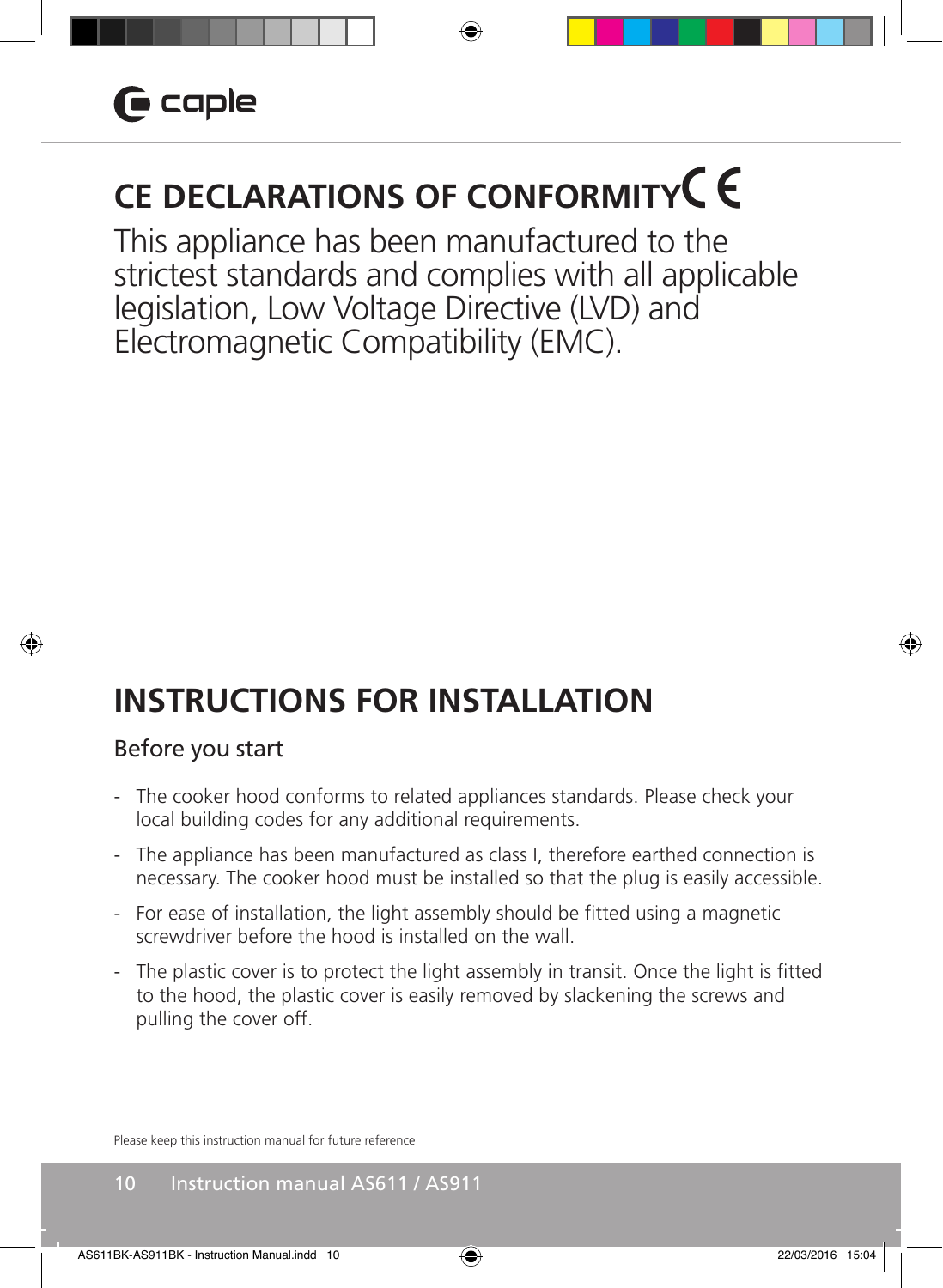### Planning your installation

- Measure the floor to ceiling height. This hood can be installed on walls between 8ft and 9ft tall.
- Find the centre point of your opening. Mark a plumb line through this point from ceiling to your range/hob.
- Check your range/hob user manual for the minimum distance above your cooking surface. The minimum distance between any element or flame height and the nearest combustible surface is 61cm.
- Decide where the ductwork will run between the hood and the outside. Short, straight duct runs will provide the most air flow.
- If a recirculating kit is required (Code: 2 x CAP55CF), you may purchase one through your dealer or visit www.caple.co.uk.

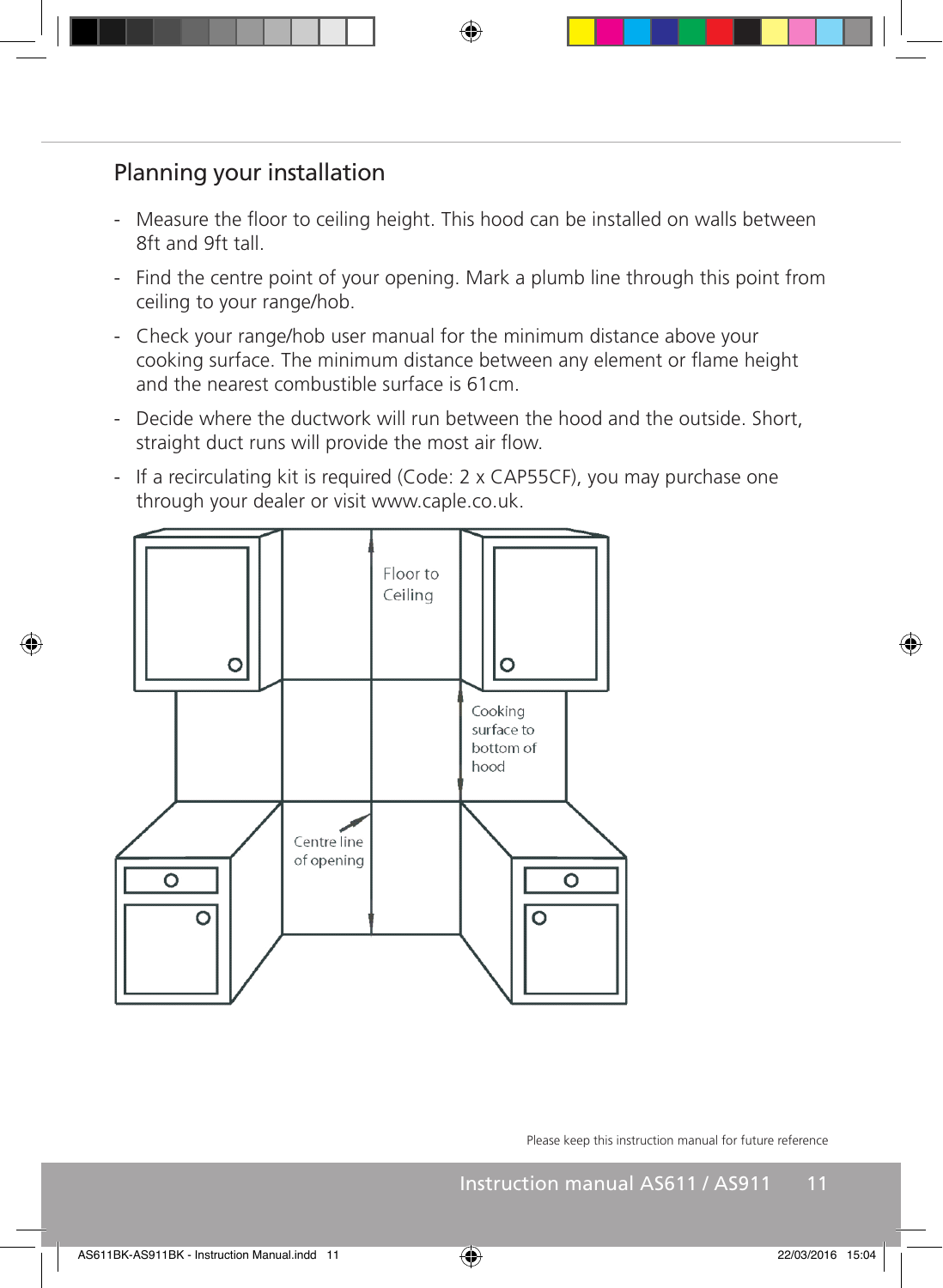### Remove all packaging

- Remove the packaging with the product in place. Cut off the packing ribbons and carefully cut open the packaging (do not cut too deeply), remove the packaging. Check that the product is free from transport damage. Any damage should be reported immediately to the carrier or retailer. Damage, faults and missing parts must be reported immediately to the retailer.

#### Installing the ductwork

- Plan where the ductwork will run between the hood and the outside. The hoods exhaust vertically but can be ducted to the rear behind the chimney duct through an outside wall or vertically up through the ceiling to the roof. A short straight duct run will produce the most air flow. Length and elbows will reduce the efficiency of the blower.
- Install a roof or wall cap. Connect a 150mm round duct to the cap and work backwards toward the hood. Ensure joints are completely sealed with duct tape.

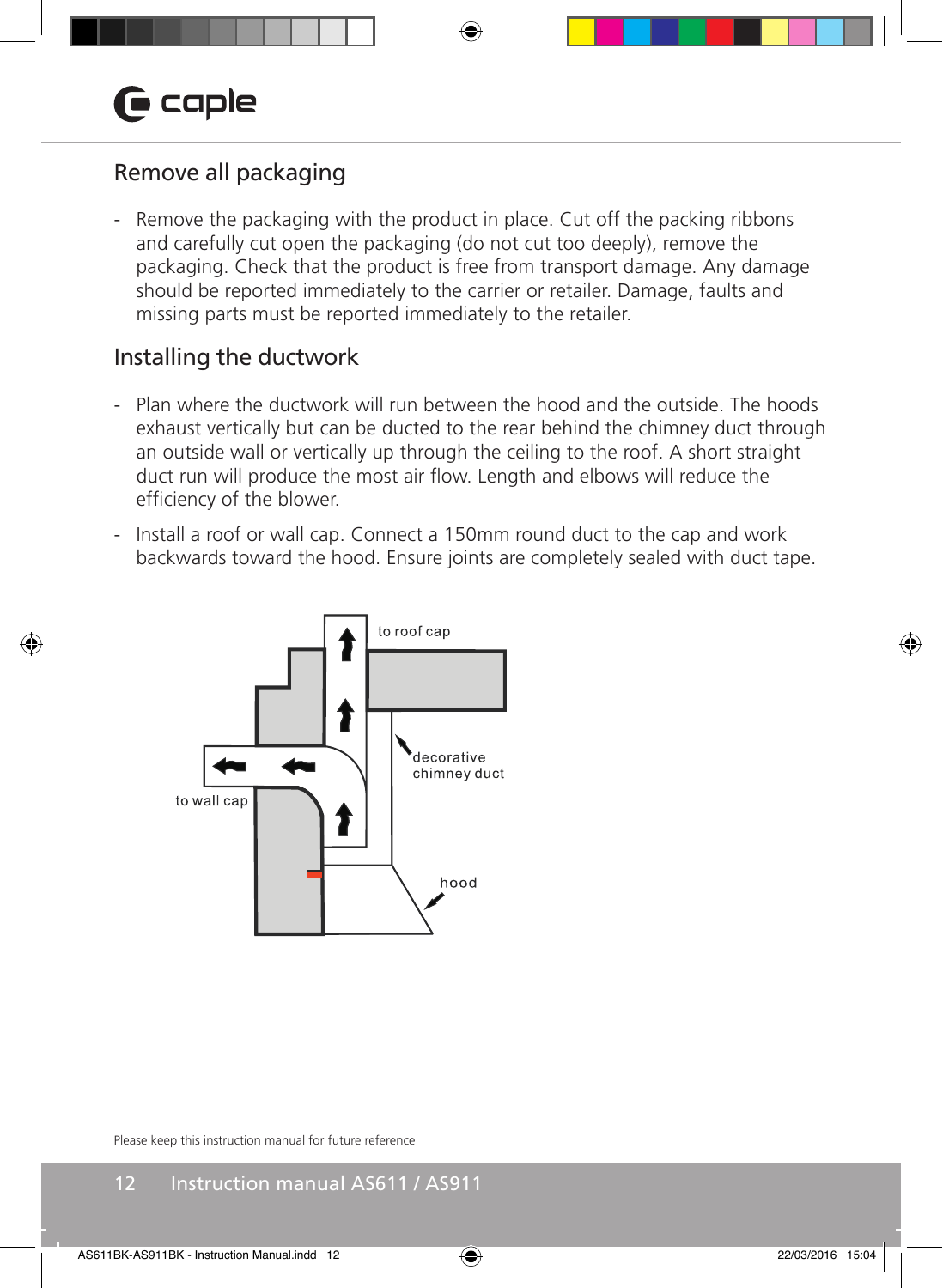### Fixing the chimney flu

- Carefully loosen but do not separate the telescopic chimney duct pieces.
- Arrange the electrical power supply within the dimensions of the chimney duct.
- Adjust the width of the support bracket to match the upper duct. Fix it to the ceiling using the screws so that it is centred in line with your hood and at a distance from the ceiling indicated.

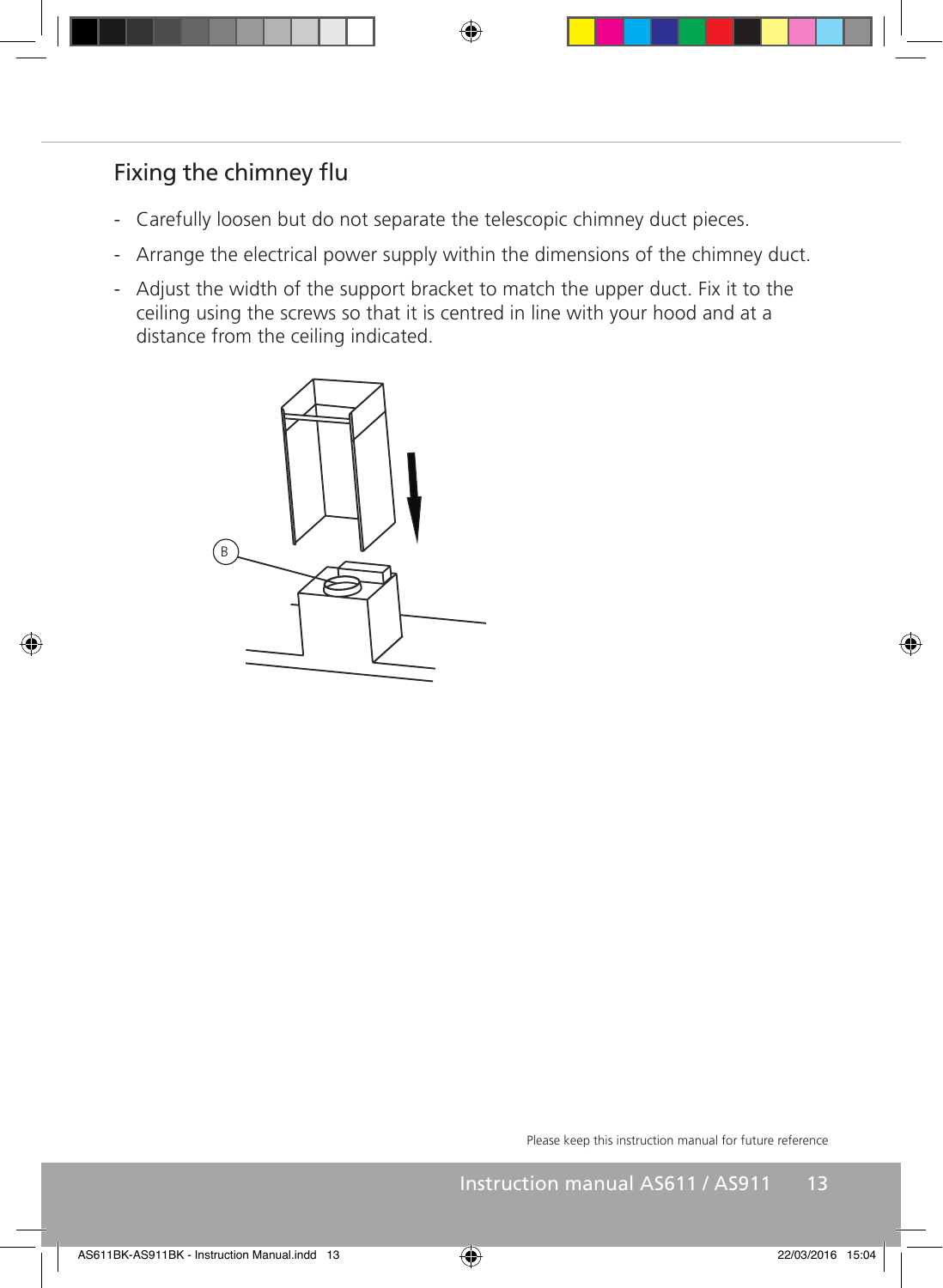### Fixing to the wall

- Before mounting the hood, plug in and test all functions for correct operation.
- Remove the filters from the bottom of the hood to prevent damage during the installation.
- With assistance, hold the hood temporary in position ensuring the bottom is above the minimum clearance for the cooking surface. Mark on the wall the holes for the two mounting screws.
- Drill the holes and install the mounting bracket (1). Use the appropriate screws and screw anchors for your wall type (e.g. reinforced concrete, drywall,etc.). If necessary, prepare back wall with cross framing for secure installation.
- Mount the hood onto the bracket (2).
- Install two mushroom tapping screw into the wall.
- Connect a duct tube (not included) to the exhaust piece using duct tape on all seals (B).

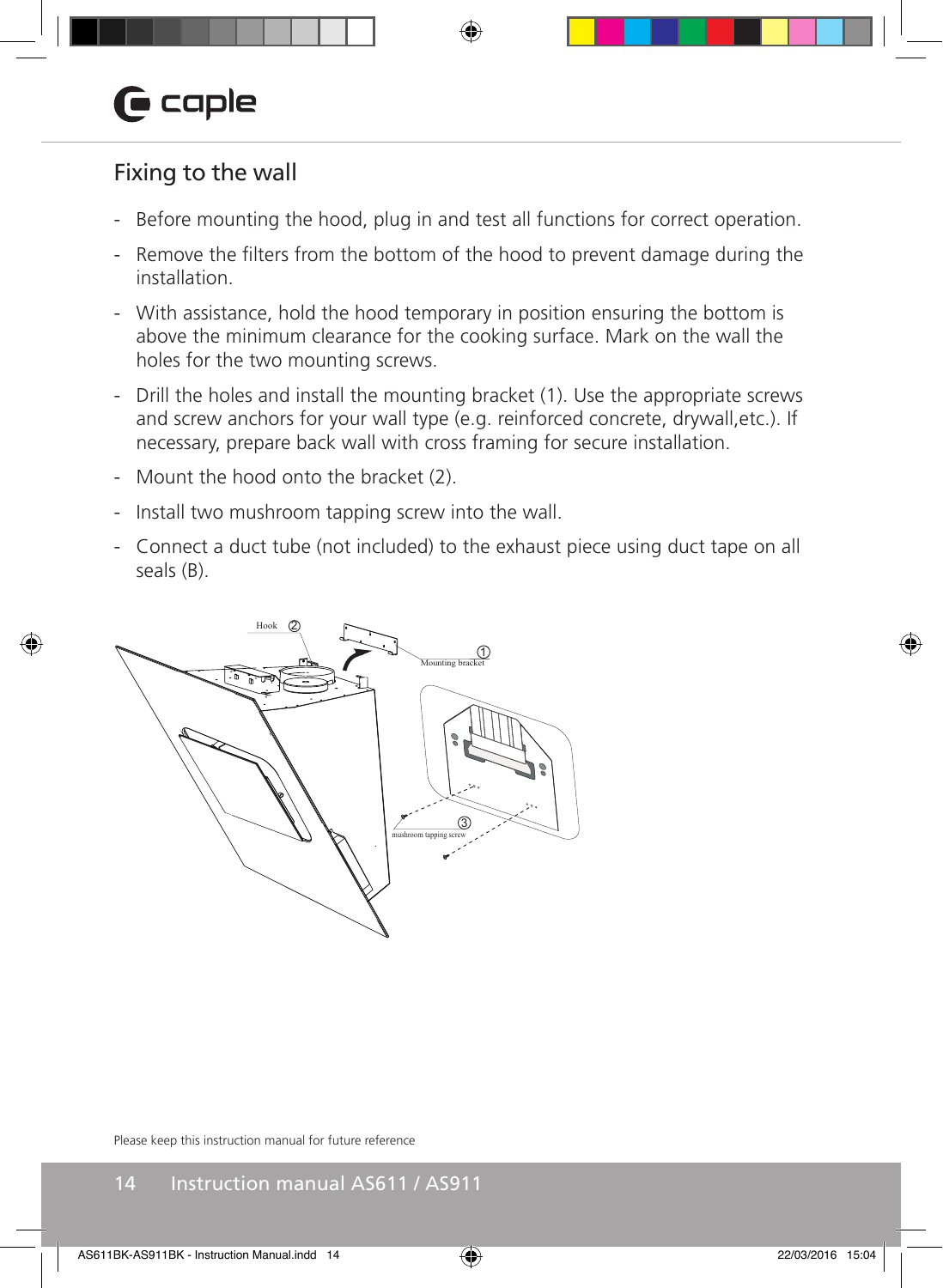

#### Note:

The above installation guideline is for reference only, please contact your local dealer for a installation service.

#### Note:

The cooker hood should be placed at a minimum distance of 40-51cm above the hob. It is the manufacturer of the hob who determines the clearance required. The clearance quoted by the hob manufacturer must be followed. In the absence of any instructions supplied with a gas hob the minimum distance between the hob and the bottom of the hood must be at least 51cm.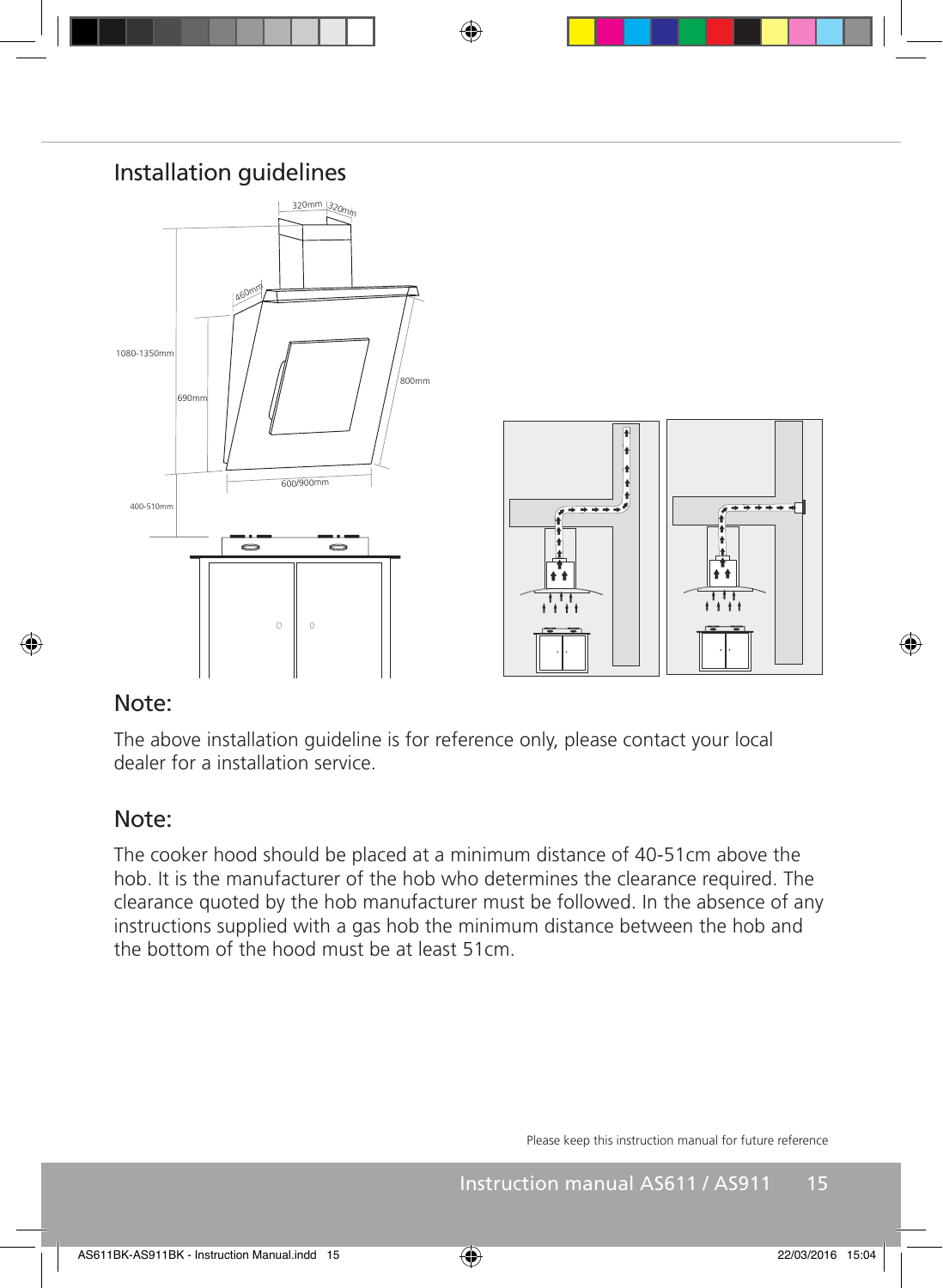### Installation alternatives

- The cooker hood can be installed in the following ways:
- Circulating indoor air (A) or outdoor venting (B)



### Important

- If a two-part connection tube is used, the lower section must sit outside the upper section.
- Do not connect the cooker hood exhaust to a duct used to circulate hot air or vent steam from another appliance.
- Always use protective gloves when installing the appliance.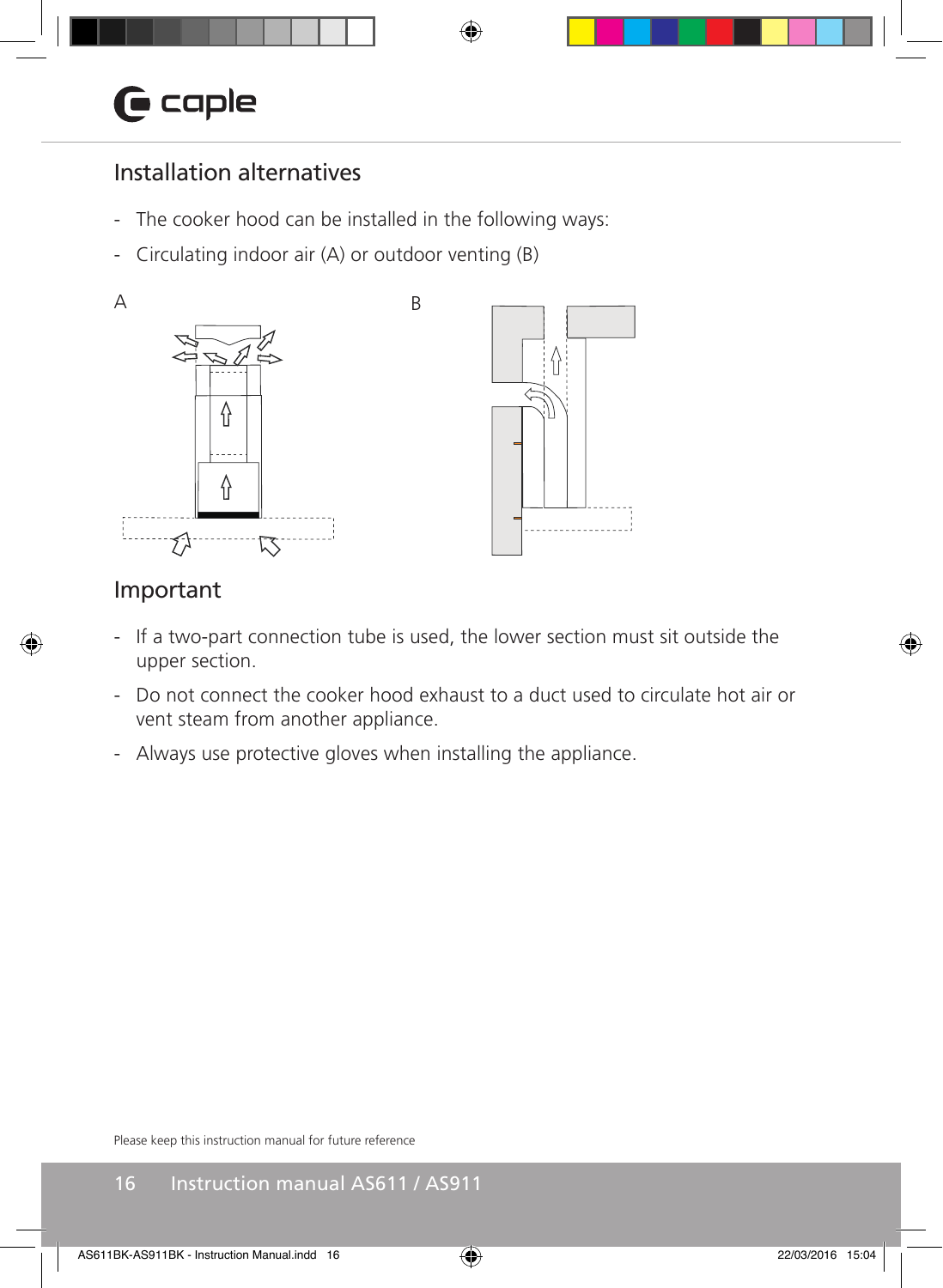### **OPERATING INSTRUCTIONS**

### **Operations**

- For optimum performance when removing cooking odours, it is recommended that you turn on your cooker hood 15 minutes prior to cooking and you leave it operating for 15 minutes after cooking.
- Clean the surfaces of the cooker hood regularly using a non-abrasive detergent.
- The anti-grease filters capture the grease particles suspended in the air. They will accumulate grease and dirt depending on the frequency of the use of your range/hob.
- In order to prevent a fire hazard, it is recommended that you clean the aluminium filter at least every 2 months

### Warning:

- Do not attempt to remove the filters while the cooker hood is operating.
- Disconnect the electrical plug prior to any maintenance.
- This appliance is not intended for use by young children or infirm persons without supervision.
- There should be adequate ventilation in the room when the cooker hood is used at the same time as other fuel burning appliances.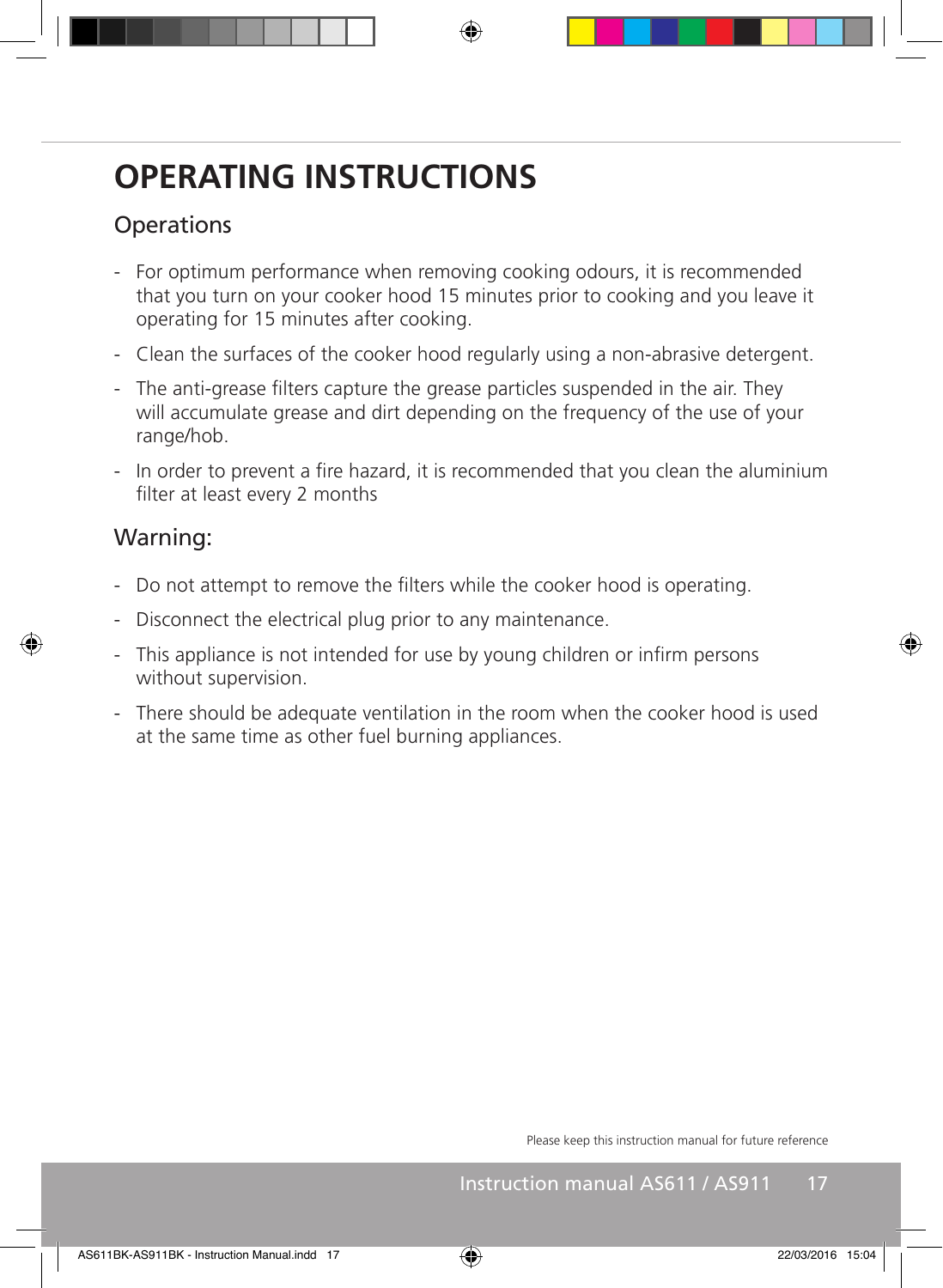### Installation for lamp cover

- Separate lamp cover and lift the bracket by unscrewing.
- Install the right bracket to the cooker hood, then tighten the screws.
- Connect two cables.
- Re-Install left bracket and tighten the screws.

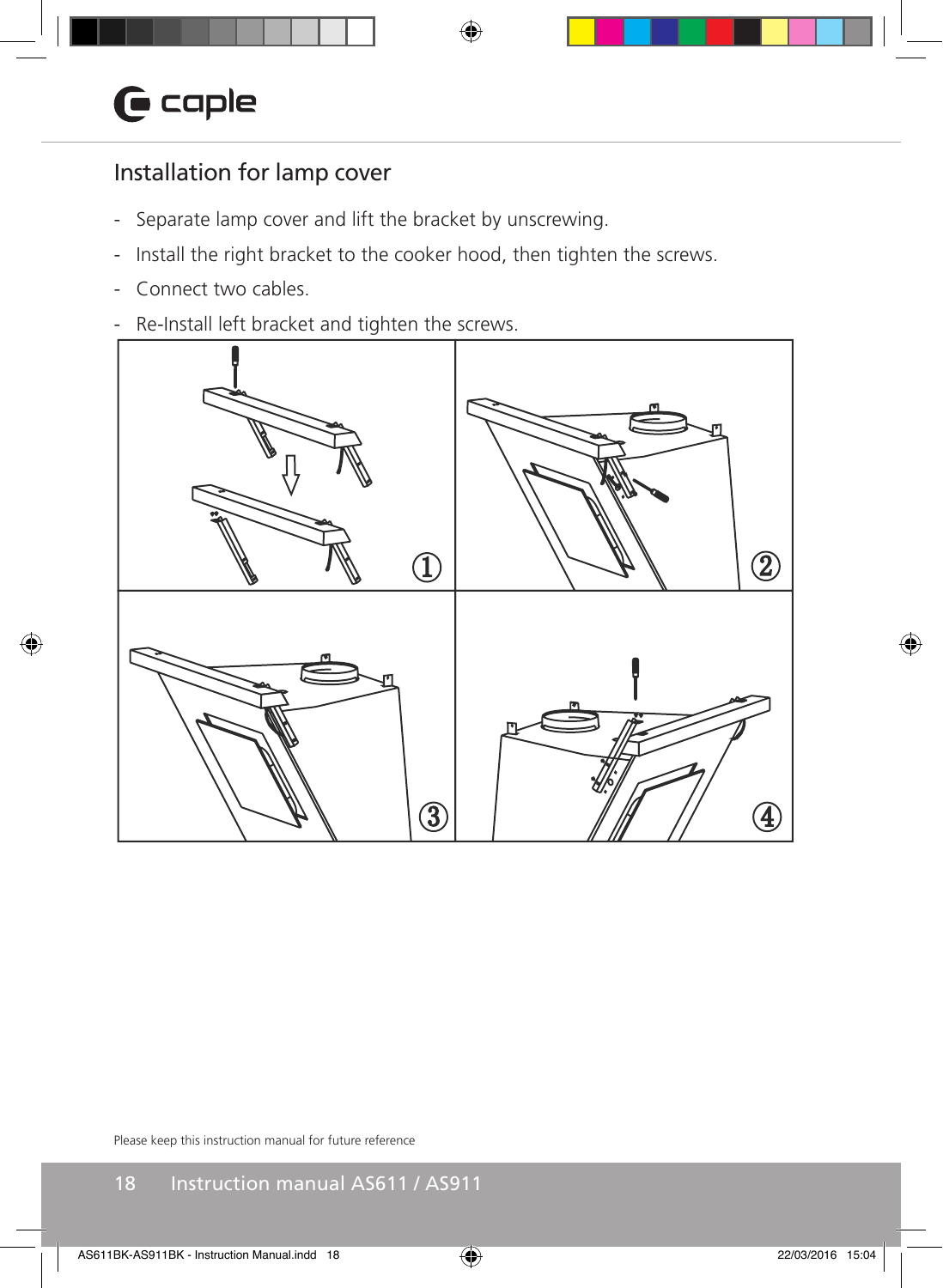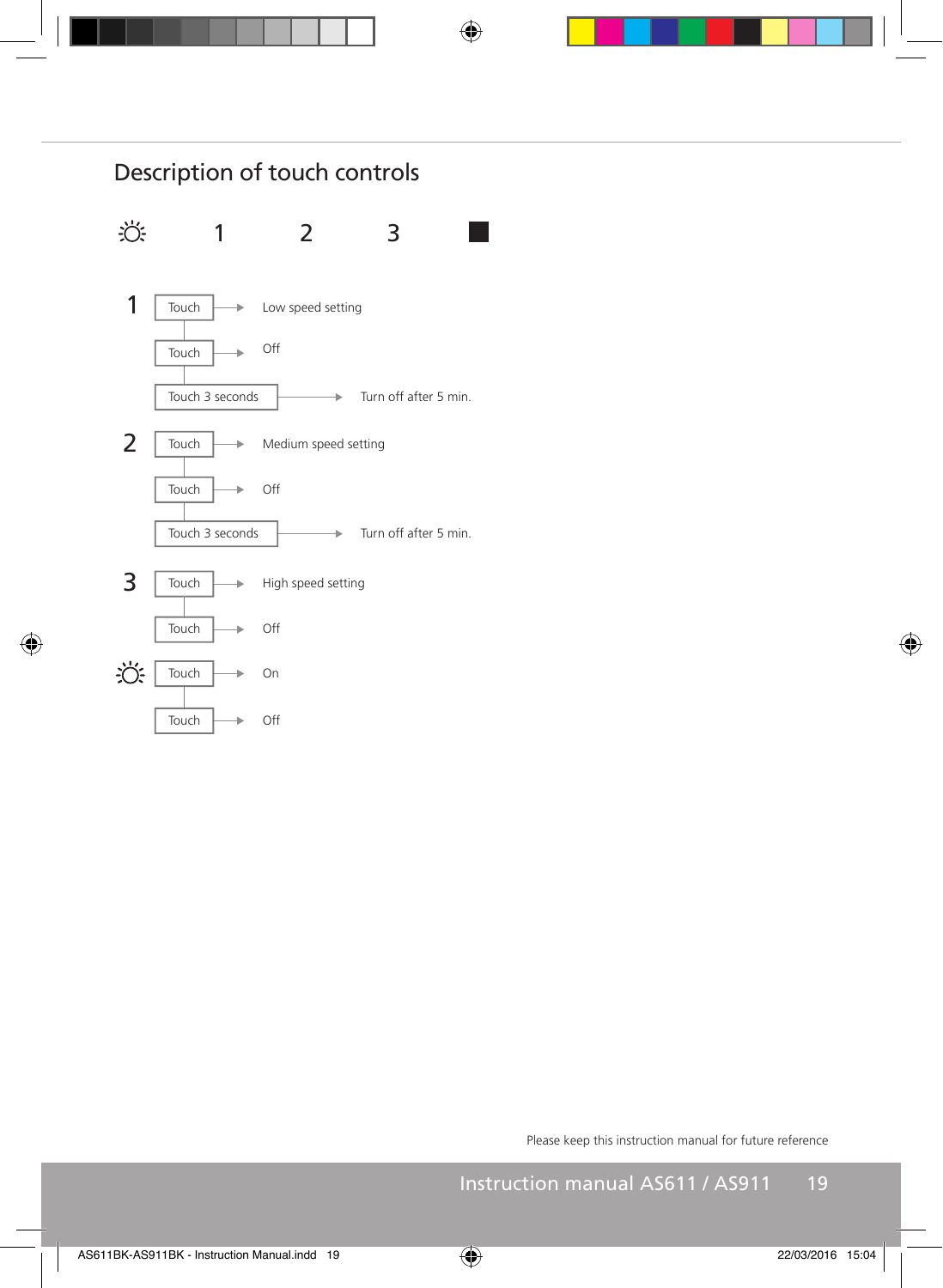### **CARE AND MAINTENANCE**

#### Important

- Before cleaning or maintenance please switch off the electricity supply and remove the plug from the wall.

### Regular cleaning

- Use a soft damp cloth with lukewarm mildly soapy water or household cleaning detergent. Never use metal pads, chemicals, abrasive material, abrasive cleaning creams or stiff brushes to clean the appliance.

#### Cleaning the grease filter

- Clean the filter every month to help minimise the risk of fire.
- The filter collects grease, smoke and dust, therefore the filter is directly affecting the efficiency of the cooker hood. If not cleaned, the grease residue (which is potentially flammable) will saturate the filter. Clean with warm water and washing up liquid or clean it in the dishwasher. Please ensure no other items are washed with the filters to prevent food becoming trapped in the gauze. Cleaning the grease filters in the dishwasher may lead to discolouration, this is normal and is a not a fault with the product.

#### Replacing your charcoal filter

- This only applies if you are using the hood in recirculation mode (not vented to the outside). The charcoal filter need to be replaced, this can vary depending on how frequently the cooker hood is used. We recommend replacing them at least every 6 months.
- This extractor uses 2 x CAP55CF charcoal filter. Filters can be purchased directly from www.caple.co.uk.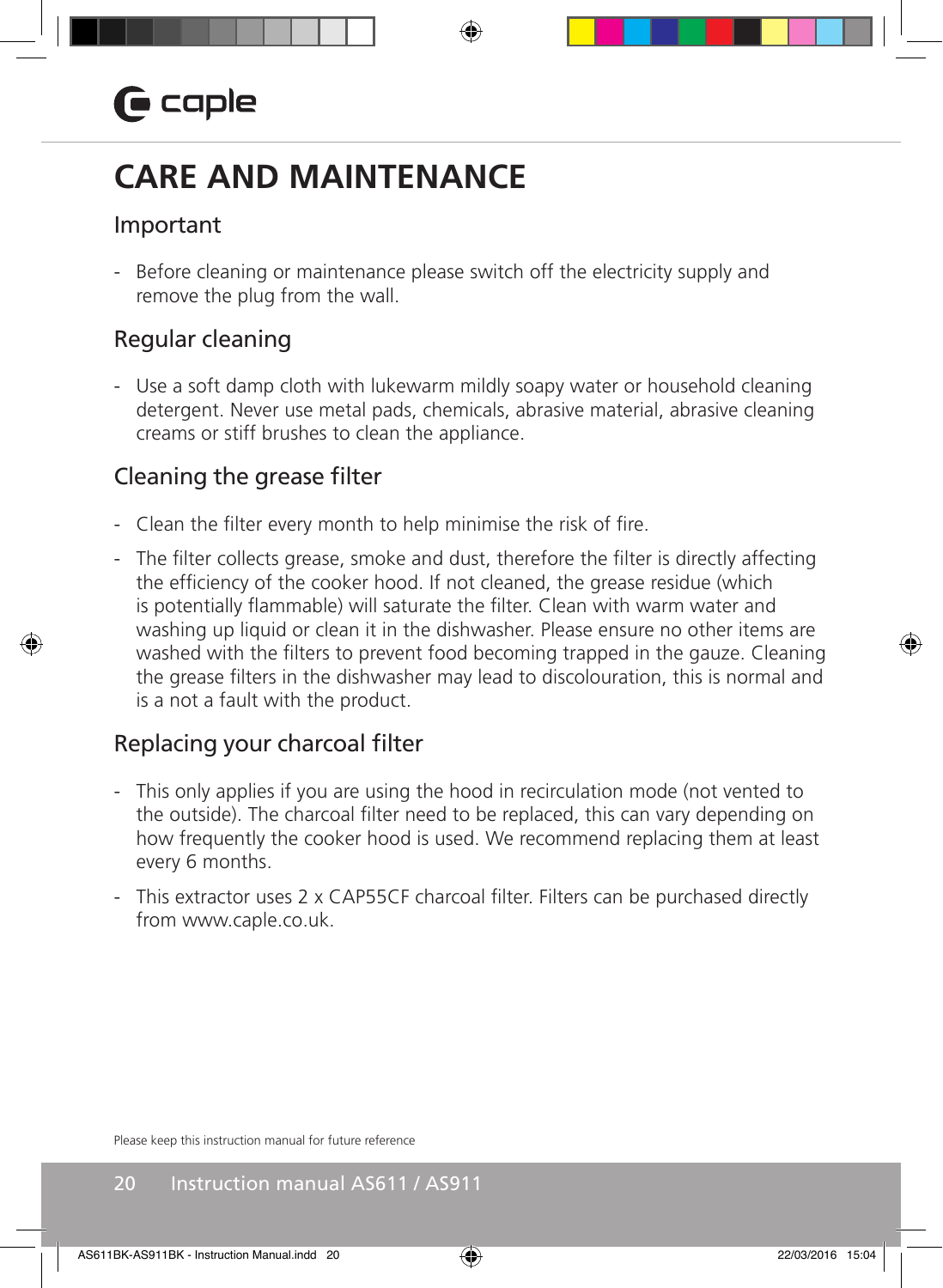### How to replace the charcoal filter

- Pull the front panel to open it.
- Remove the grease filter.
- Twist the charcoal filter attached to the motor to unlock and remove these.
- Reverse steps to fit replacement filter.



### Replacing the bulbs

- This extractor is fitted with a 4 x 1.5W LED lights. The illumination is designed for use during cooking and not for prolonged periods of time to light the kitchen. Prolonged use of the lights may reduce the lifetime of the bulbs.

#### Warning

- Do not touch or change the bulbs when the hood is operating. Wait until the bulb is cool before removing.
- Use the same bulbs as the originals (1.5W LED). Replacement bulbs are available from www.caple.co.uk.

### Removing the LED lights

- 1. Remove the light bar from the extractor by unscrewing the fixing brackets either side of the hood.
- 2. Unscrew the back of the light bar and remove this section.
- 3. Disconnect the lights you wish to replace and push these lights out from the light bar.
- 4. Replace the lights and reconnect.
- 5. Reassemble the light bar and fix back onto the extractor.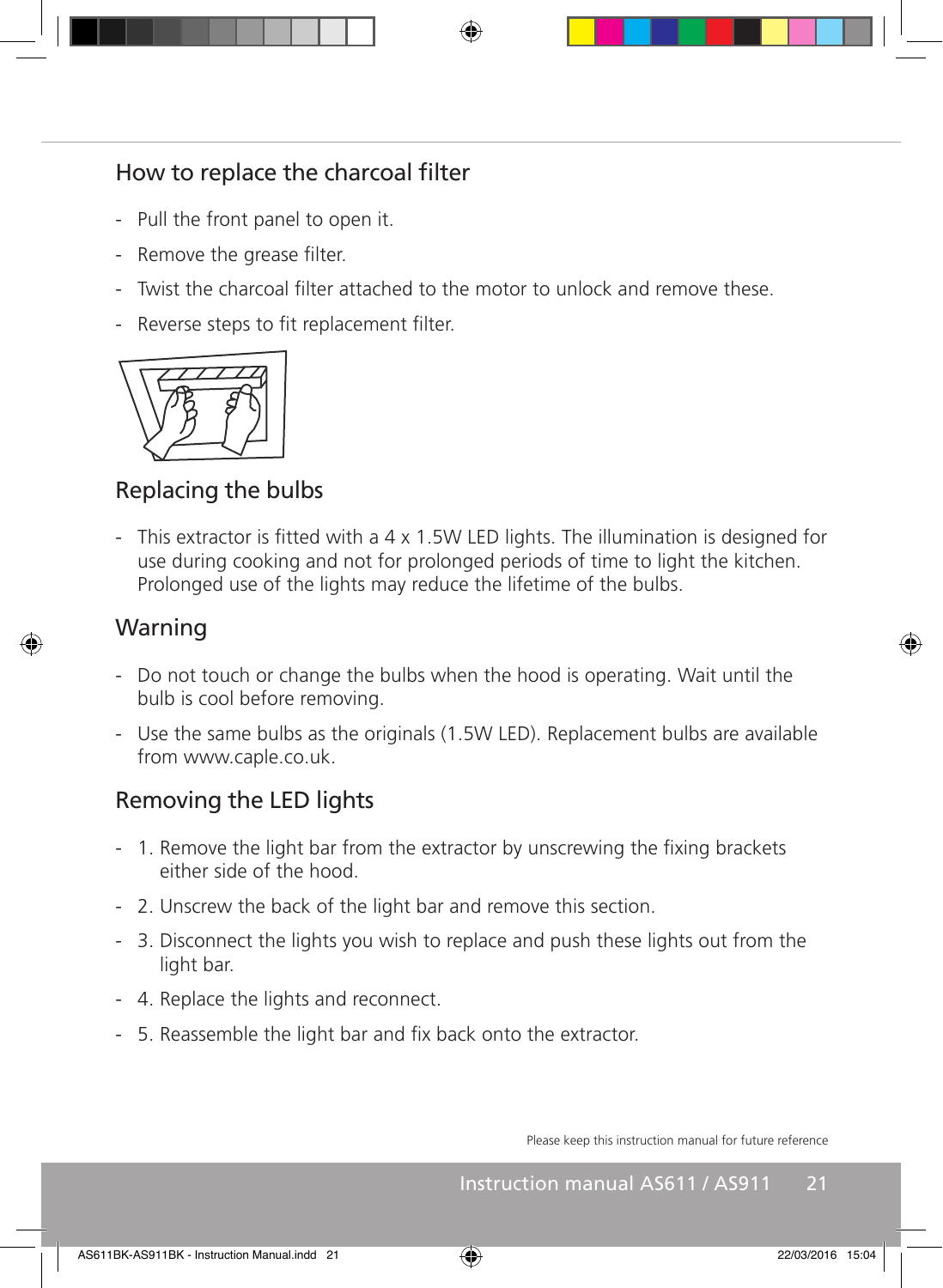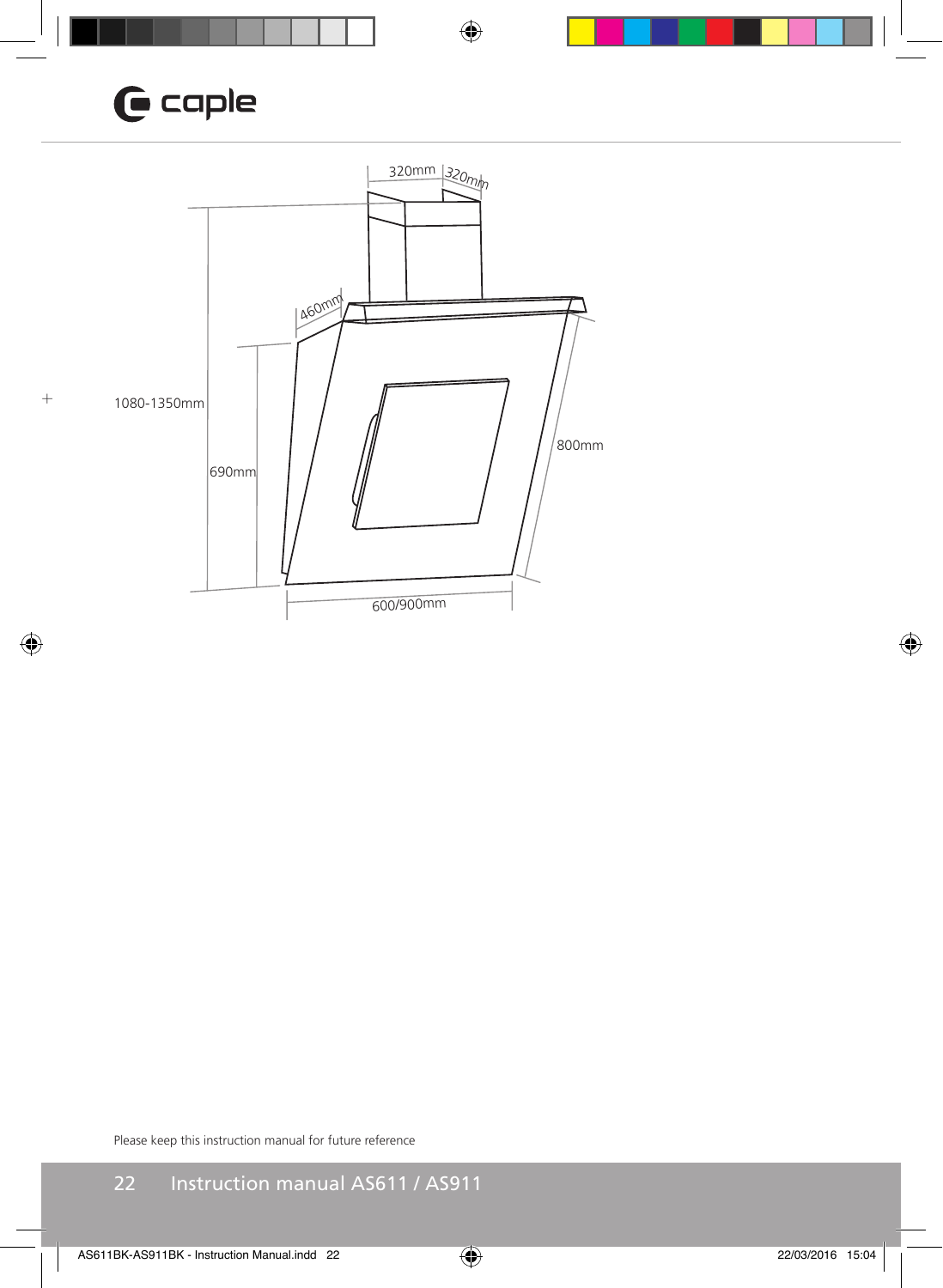### **TROUBLESHOOTING**

| <b>PROBLEM</b>                              | POSSIBLE REASON                                                    | SOLUTION                                                                       |
|---------------------------------------------|--------------------------------------------------------------------|--------------------------------------------------------------------------------|
| Hood doesn't turn on                        | No electrical supply<br>$\overline{a}$<br>Power cord is damaged    | Check the plug is<br>connected<br>Check the main switch<br>is turned on        |
|                                             |                                                                    |                                                                                |
|                                             |                                                                    | Contact Caple Service                                                          |
| Poor airflow                                | Aluminium grease<br>filters are clogged                            | Clean the filters and<br>$\overline{a}$<br>replace when dry                    |
|                                             | Charcoal filters are<br>clogged - recirculating<br>mode only       | Replace the charcoal<br>filters                                                |
| Hood is vibrating                           | Hood is not secured<br>$\overline{a}$<br>properly                  | - Check the installation<br>of hood. Tighten<br>mounting screws                |
| Motor is running but<br>there is no airflow | Butterfly valve jammed<br>$\frac{1}{2}$                            | Contact Caple Service<br>÷.                                                    |
| Motor stops after a few<br>minutes          | High temperature<br>$\frac{1}{2}$<br>safety device activated       | The kitchen is not<br>$\overline{a}$<br>sufficiently ventilated                |
|                                             | The hood is installed<br>too close to the<br>cooking surface       | The hood must be at<br>least 61cm from the<br>stove                            |
| Strong cooking smell                        | Fan speed is too low<br>$\overline{\phantom{0}}$                   | Use a higher setting<br>$\overline{\phantom{a}}$                               |
|                                             | Charcoal filters not<br>$\frac{1}{2}$<br>installed                 | In recirculation mode<br>$\mathbf{r}$<br>charcoal filters must be<br>installed |
| Oil dripping onto hob                       | Aluminium grease filter<br>$\overline{\phantom{a}}$<br>saturated   | Wash the aluminium<br>$\overline{a}$<br>grease filters                         |
| Whirring sound                              | Something in contact<br>$\overline{\phantom{0}}$<br>with fan blade | Contact Caple Service<br>÷,                                                    |
| Lights are working fan<br>isn't             |                                                                    | Contact Caple Service                                                          |
| Fan is working but lights<br>are not        |                                                                    | Contact Caple Service                                                          |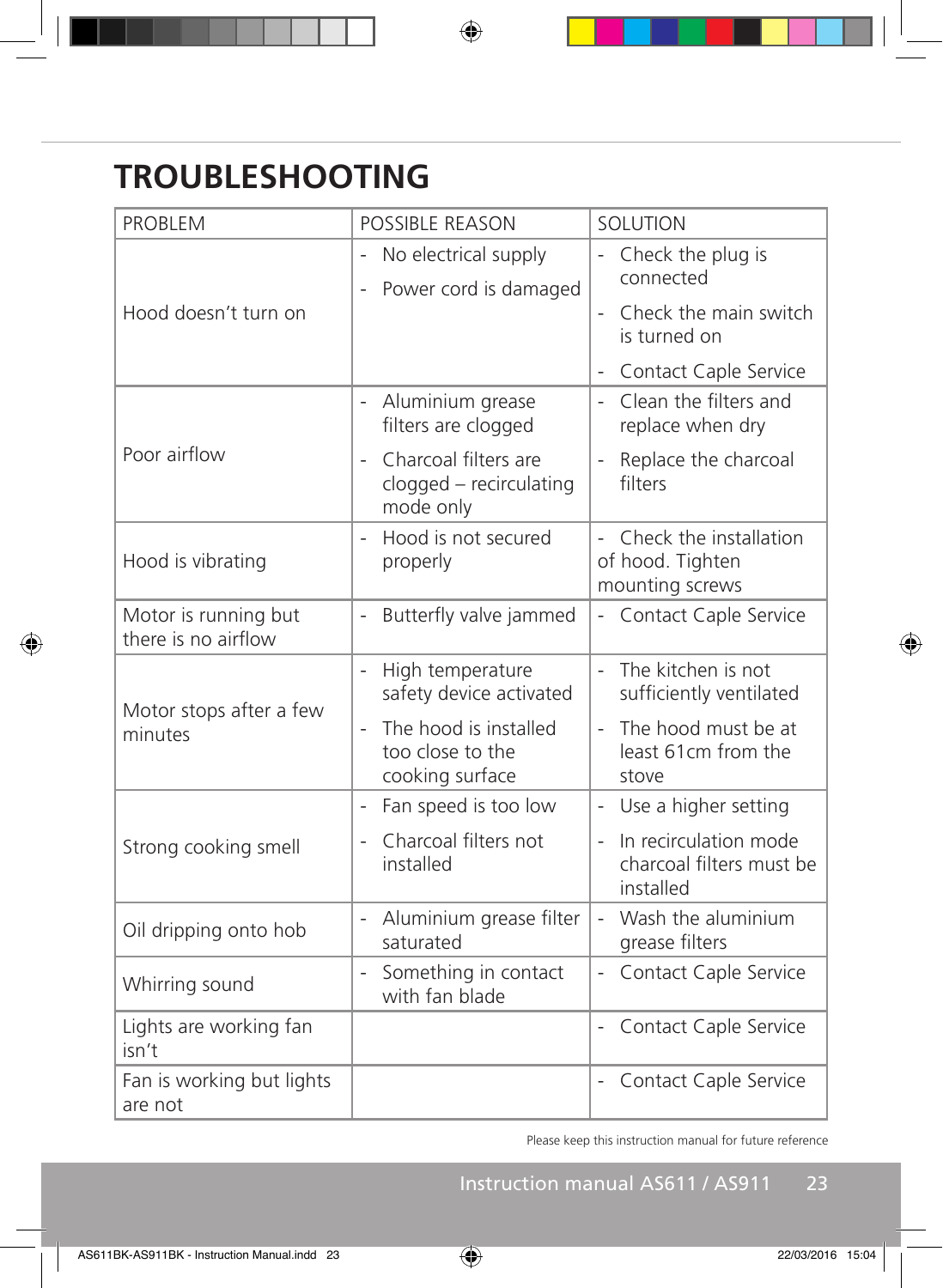### Guarantee and servicing

- Before booking a service call read the troubleshooting table above. For more information on guarantee and service conditions, please contact Caple Service on 0117 938 7420 or email service@caple.co.uk.

#### Guarantee

- Caple undertake that if within two years of the date of the purchase this appliance or any part thereof that is proved to be defective by reason only of faulty workmanship or materials, we will at our option repair or replace the same free of any charge for labour or materials on condition that:
- Documentation must be provided before a guarantee repair commences to confirm that the extractor is within the guarantee period.
- The appliance has been correctly installed and used only on the electrical supply stated on the rating plate.
- The appliance has not been serviced, maintained, repaired, taken apart or tampered with by any person not authorised by us.
- All service work under this guarantee must be undertaken by Caple Service.
- Any appliance or defective part replaced shall become the property of this company.
- If a service call is made and it is found that the installation has not been carried out correctly or customer misuse/abuse is involved the cost of the service call has to be paid for by the user before any service work is carried out.

#### **Exclusions**

- This guarantee does not cover:
- Damage or calls resulting from transportation, improper use or neglect, the replacement of any light bulbs or removable parts of glass or plastic.
- Costs incurred for calls to put right appliances improperly installed or calls to appliances outside the United Kingdom.
- Appliances found to be in use within a commercial environment, plus those which are the subject of rental agreements.
- This guarantee is in addition to and does not affect your statutory and legal rights.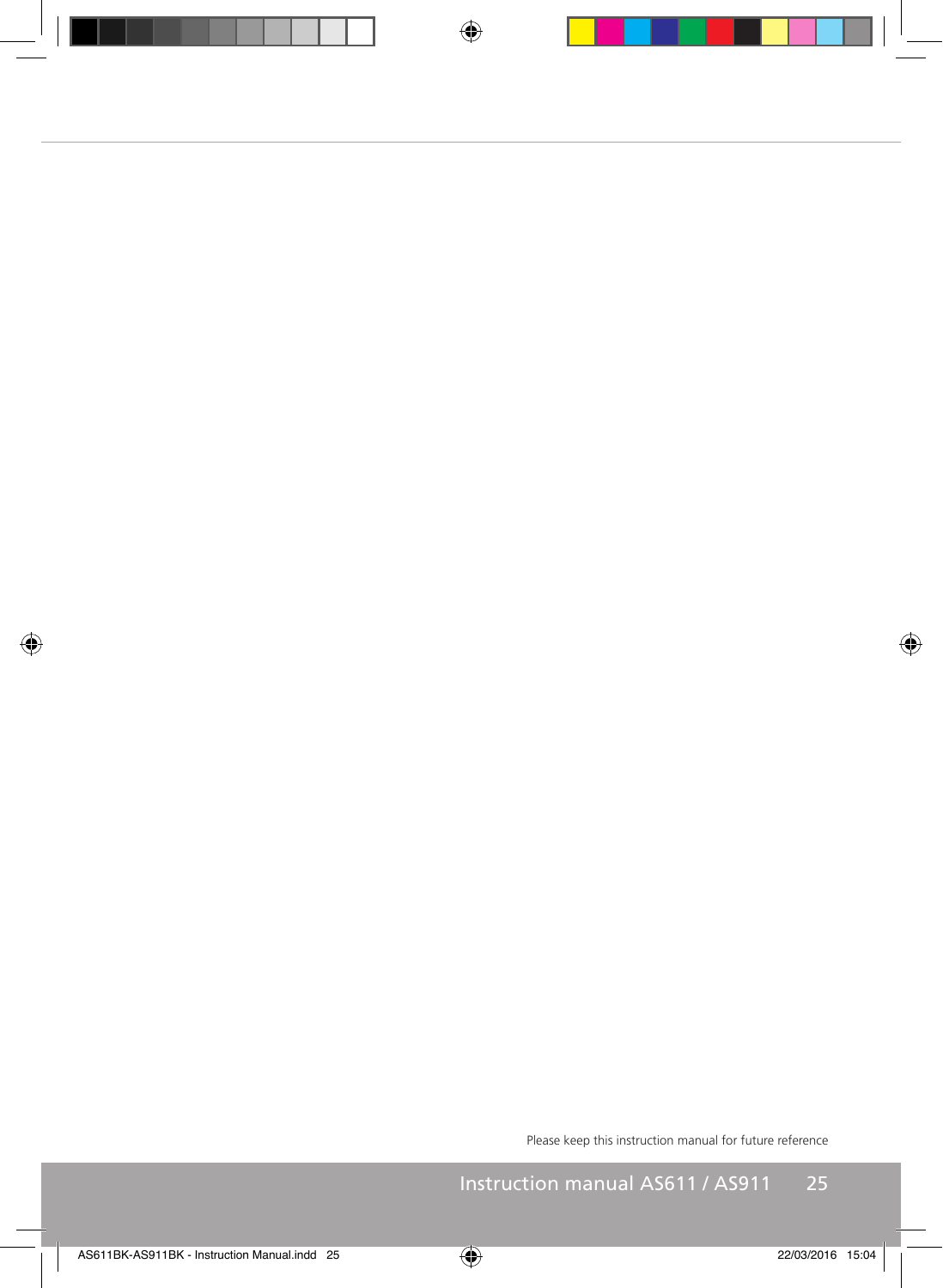### $G$  caple